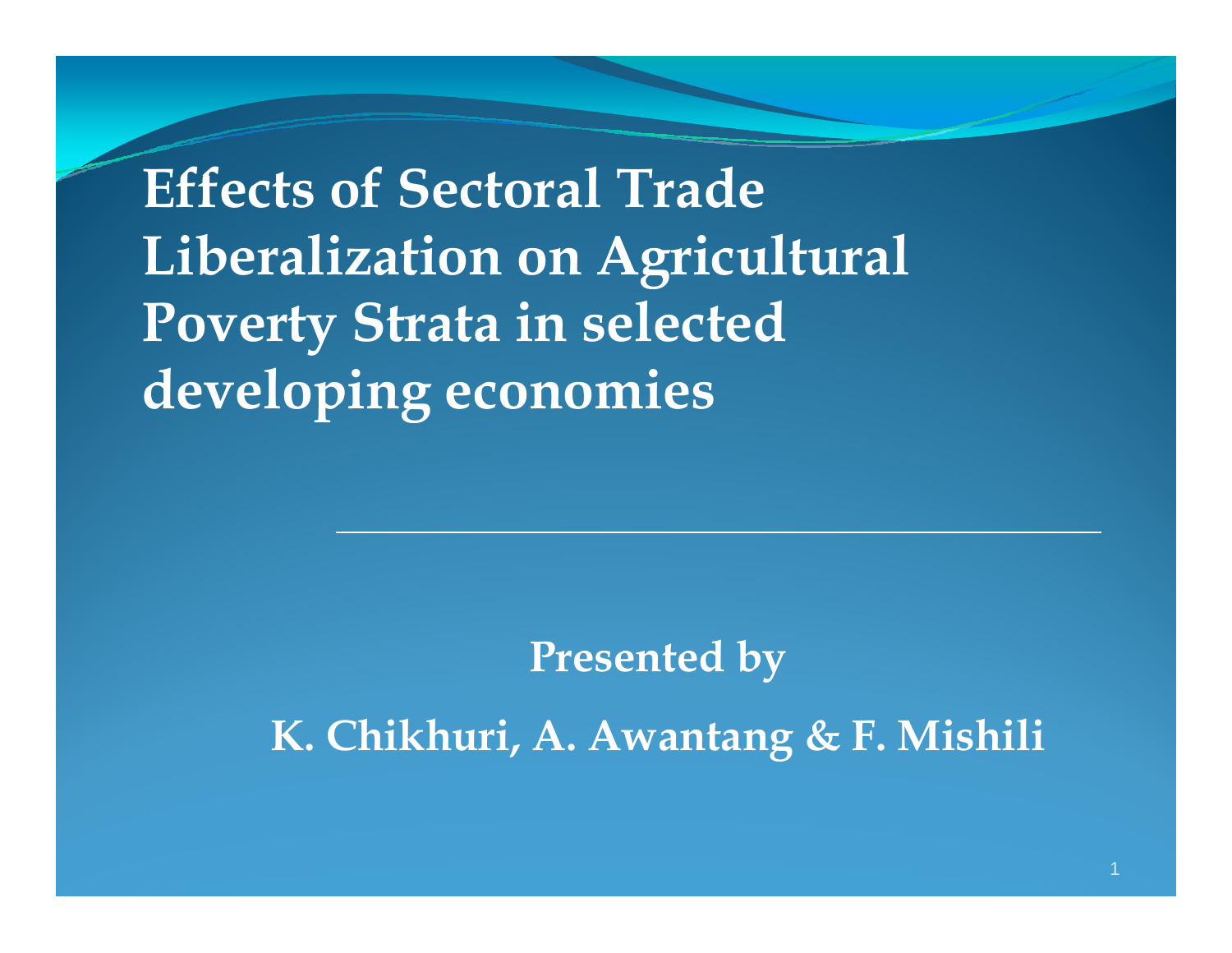## **Int oduct <sup>o</sup> roduction**

 **Trade liberalization expected to have effects on Welfare & Poverty in Developing Countries**

 **Motivation is to decompose the Poverty Effects of Sectoral Trade Liberalization (Agriculture, Manufacturing & Services) on Agricultural Poverty Strata**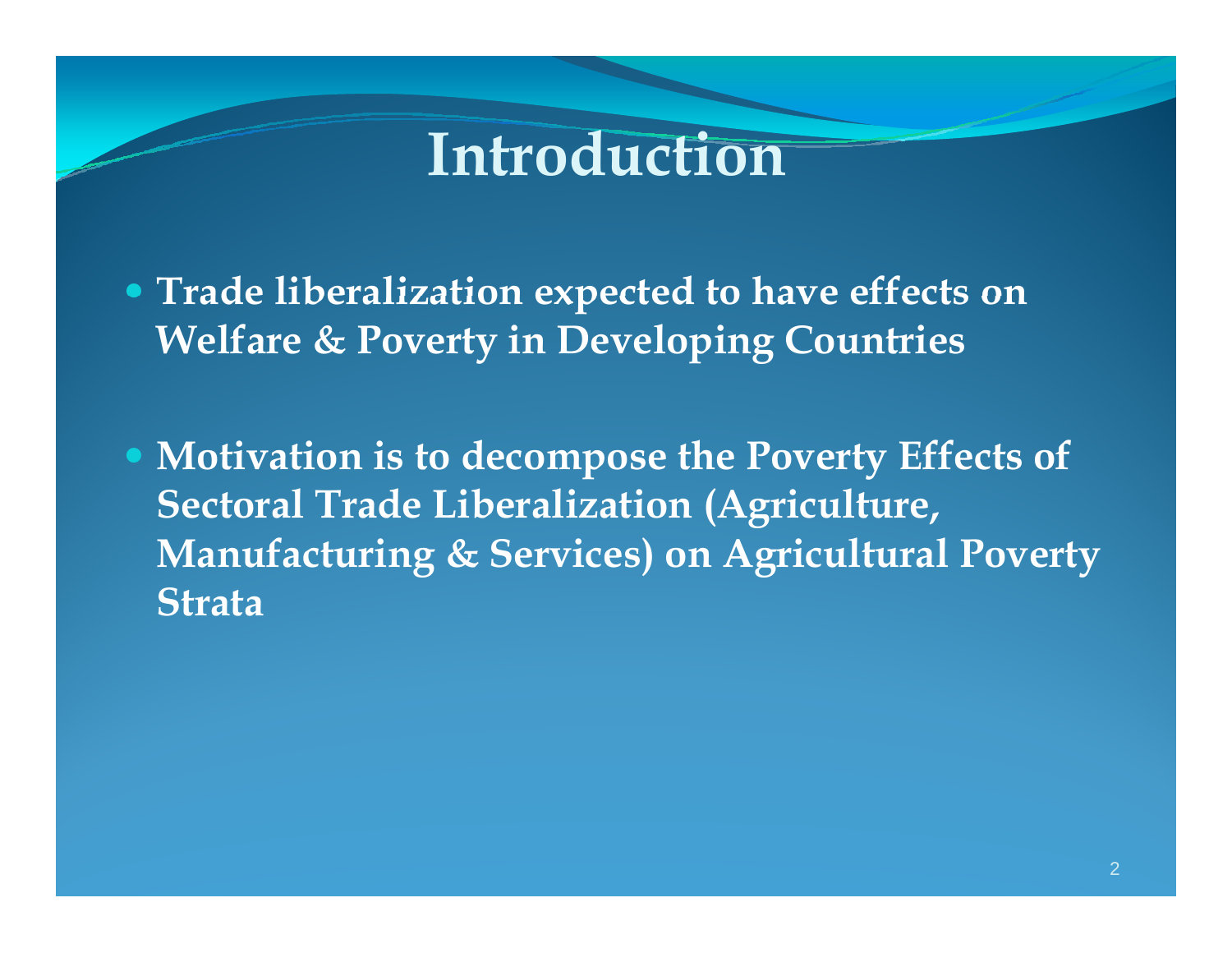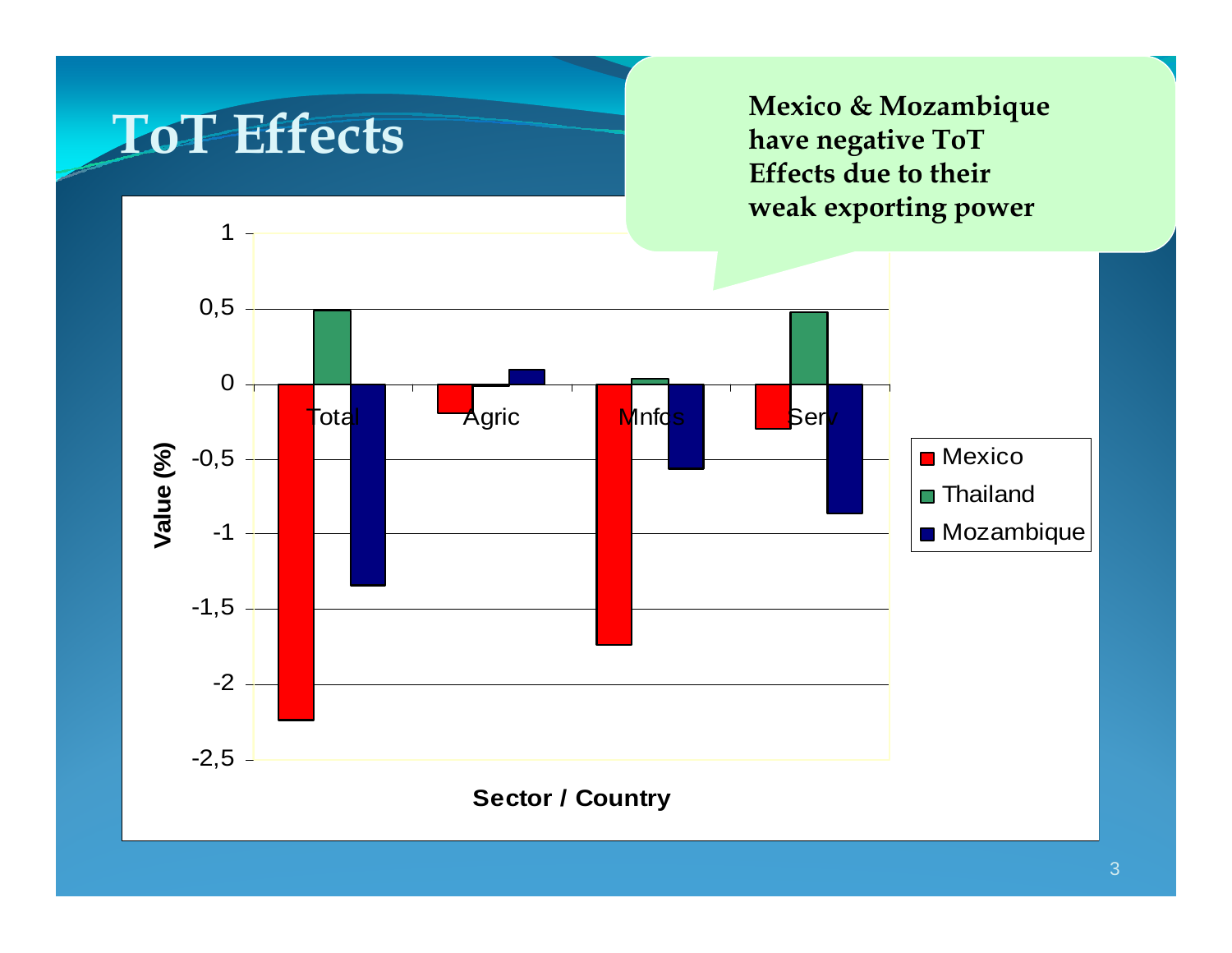## **Impact on Utility**

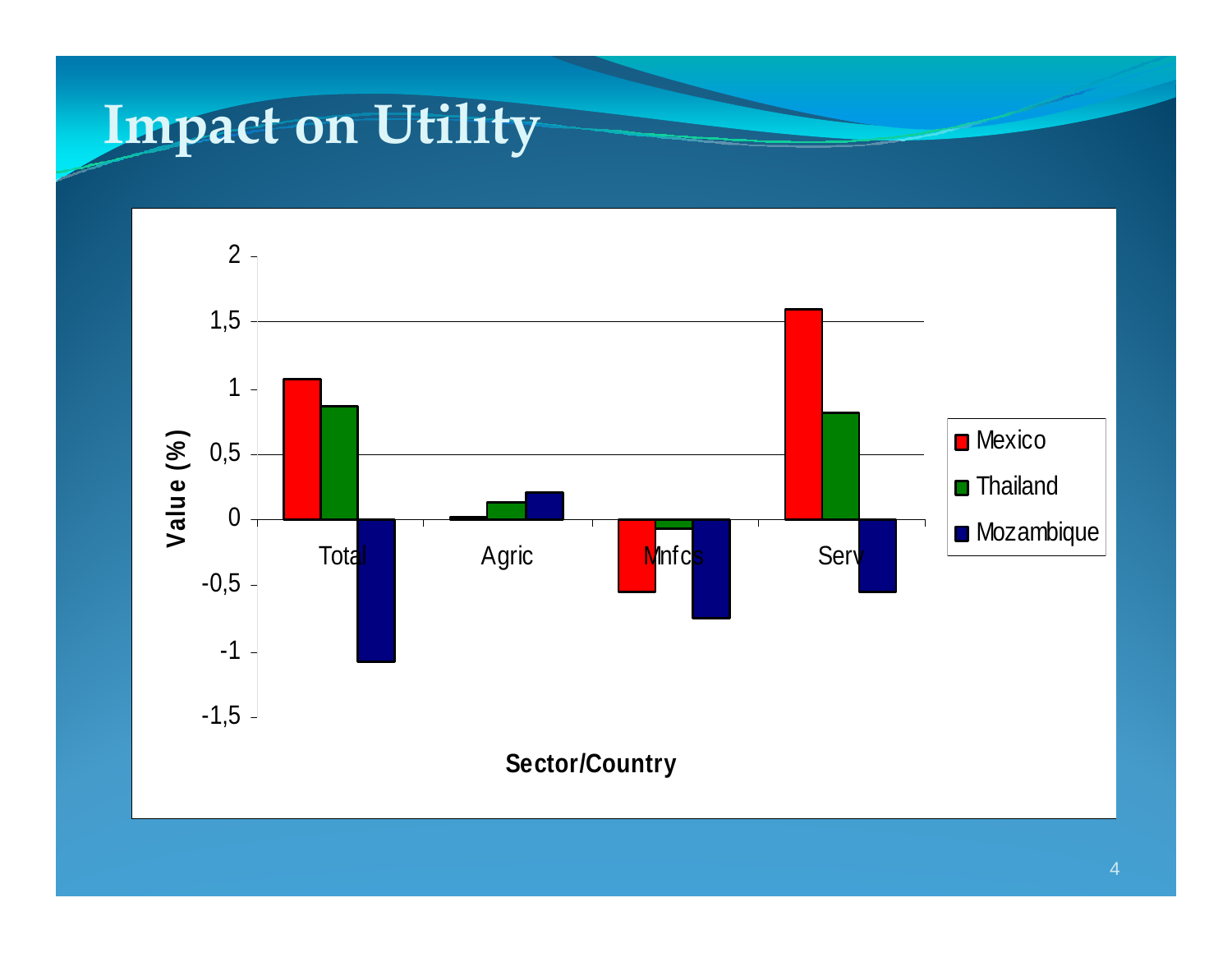# **Sectoral Impacts on Agricultural Poverty Strata**

|             | <b>Mexico</b>      | Thailand | Mozambique |
|-------------|--------------------|----------|------------|
| Agriculture | 0,023              | 0,009    | 0,005      |
| Manufacture | 0,023              | 0,009    | 0,005      |
| Services    | $\overline{0.044}$ | 0,006    | $-0,001$   |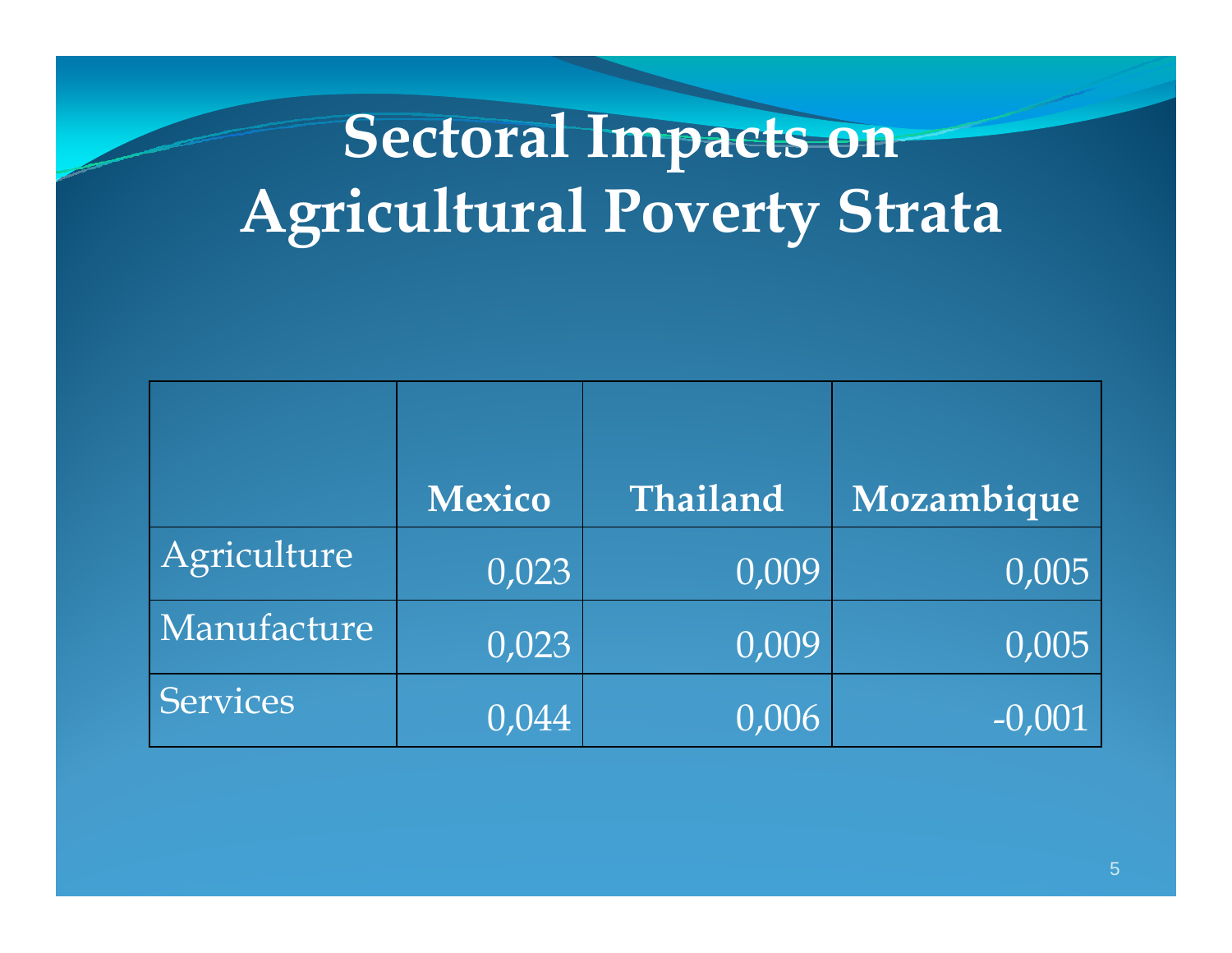## **Poverty decomposition by Country**

 $\Big($  $\bigg)$  $\Big($  $\hat{H}_r = \sum \beta_{rs} \varepsilon_{rs} \sum \alpha_{rsj}^{\ p} \left( \hat{W}^m_{rj} - \hat{{\textnormal{y}}}_{r} \right) + \varepsilon_r \hat{T}_r - \varepsilon_r \left( \hat{C}^{\ p}_r - \hat{{\textnormal{y}}}_r \right)$  $\hat{H}_r = \sum \beta_{rs} \varepsilon_{rs} \sum \alpha_{rsj}^p \left( \hat{W}^m_{rj} - \hat{{\rm y}}_{r} \right) + \varepsilon_r \hat{T}_r - \varepsilon_r \left( \hat{C}_r^p - \hat{{\rm y}}_{r} \right)$ *<sup>s</sup> j* earnings taxes cost of

living

**POVERTY** DRIVERS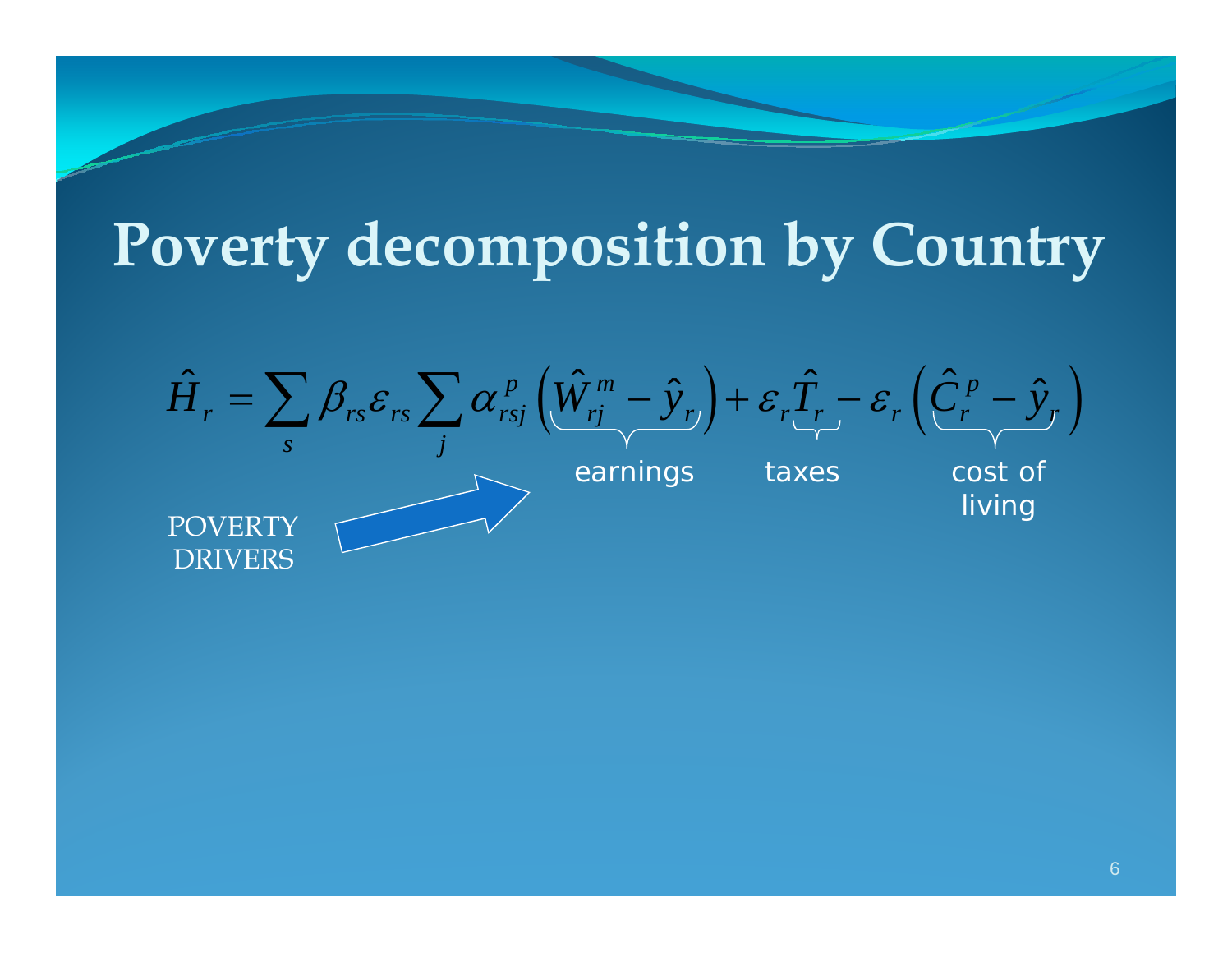#### **Poverty Decomposition –**

**Agricultural Trade Liberalization on Agricultural Strata ( level Chg, millions)**

|                   | <b>Mexico</b> | Thailand  | Mozambique |
|-------------------|---------------|-----------|------------|
| Earnings          | 0,047         | $-0,002$  | $-0,004$   |
| <b>Taxes</b>      | $-0,001$      | $\bigcap$ | 0,001      |
| Cost of<br>Living | $-0,004$      | $-0,001$  | $-0,001$   |
| <b>Total</b>      | 0,042         | $-0,002$  | $-0,004$   |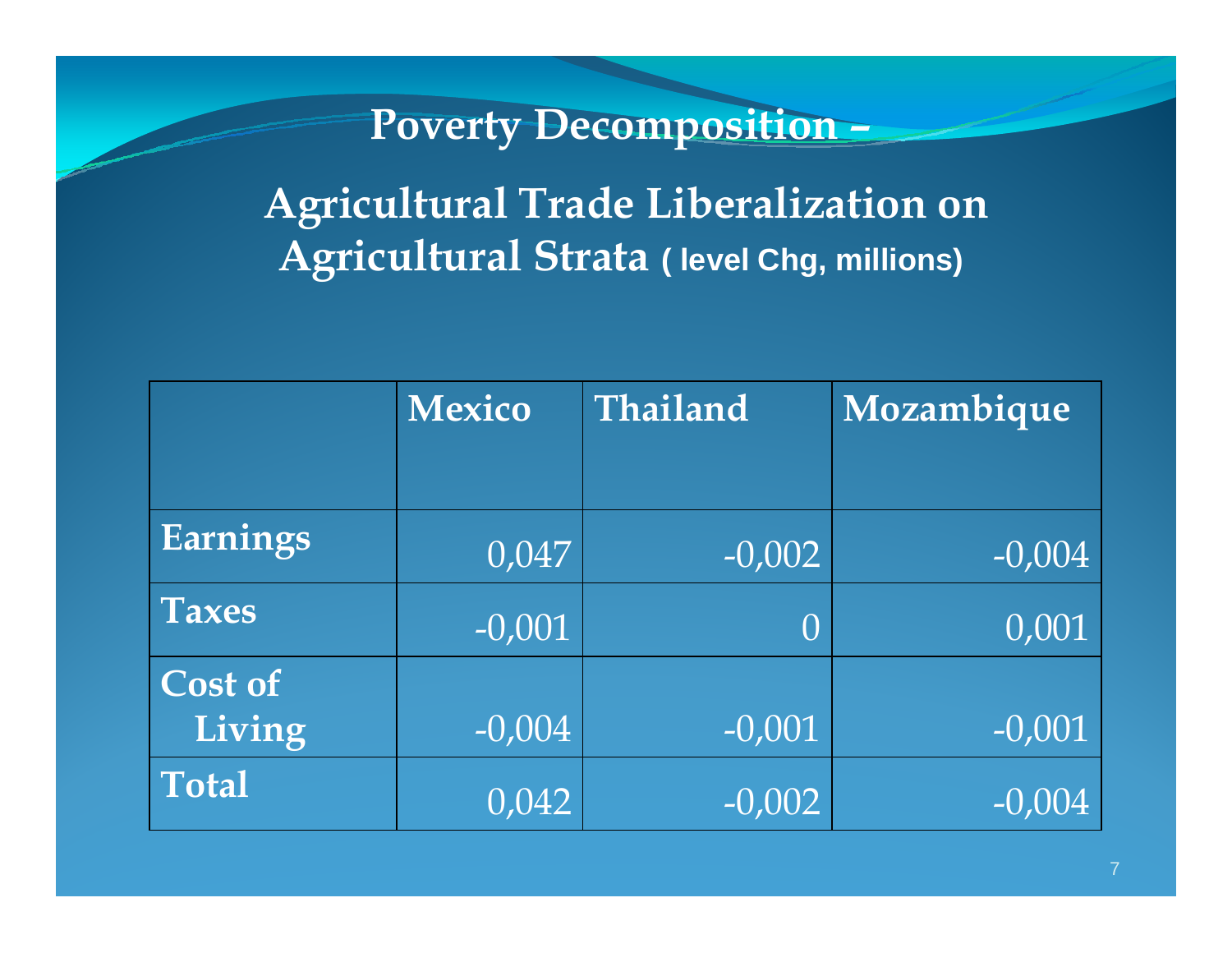**Poverty Decomposition – Manufacturing Trade Liberalization on**   $A$ gricultural Strata (level Chg, millions)

|                | <b>Mexico</b> | Thailand | Mozambique |
|----------------|---------------|----------|------------|
|                |               |          |            |
| Earnings       | $-0,011$      | $-0,002$ | $-0,013$   |
| <b>Taxes</b>   | 0,029         | 0,011    | 0,015      |
| <b>Cost of</b> |               |          |            |
| Living         | 0,005         | 0,000    | 0,003      |
| <b>Total</b>   | 0,023         | 0,009    | 0,005      |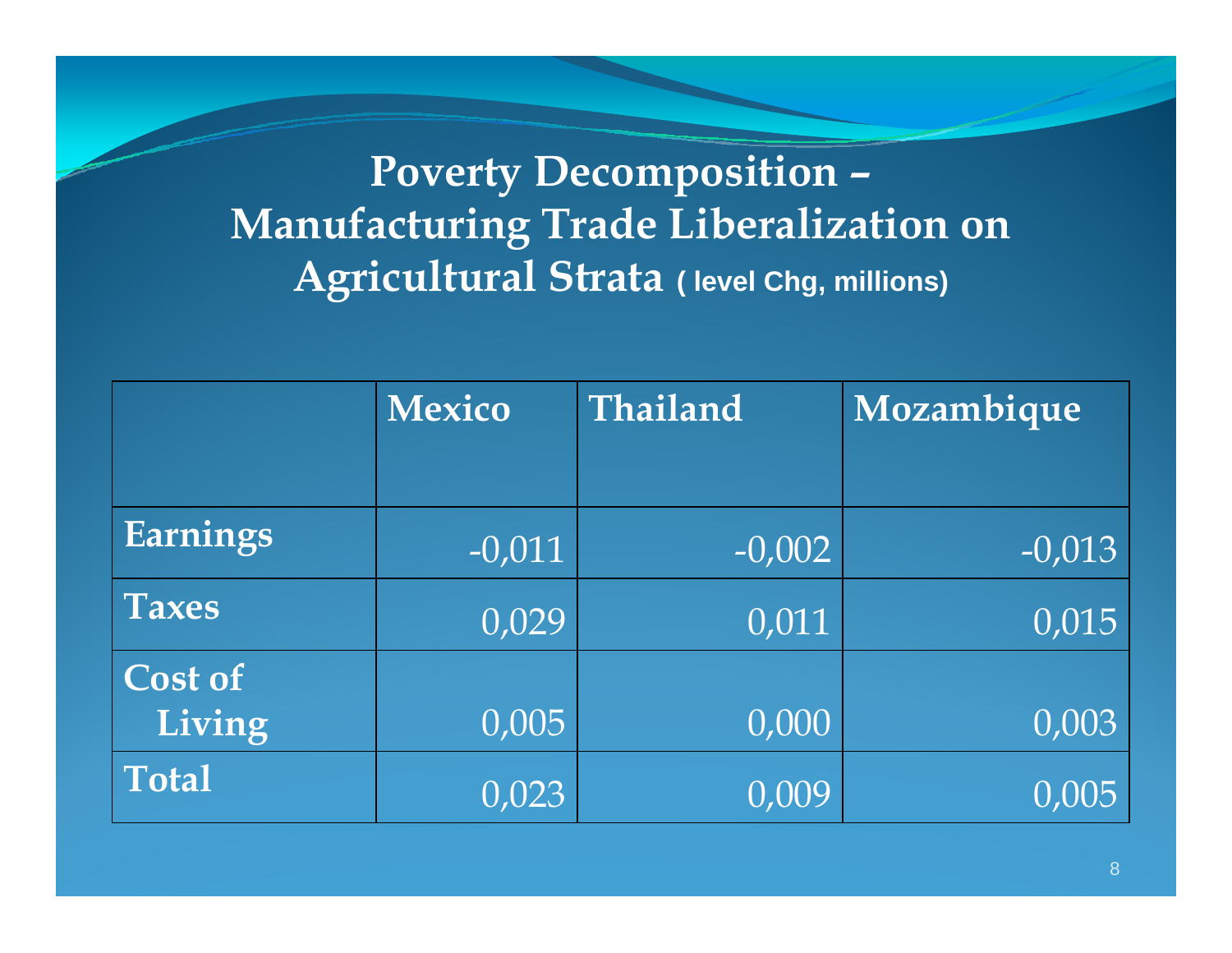#### **Poverty Decomposition –**

**Services Trade Liberalization on Agricultural Strata ( level Chg, millions)**

|                          | <b>Mexico</b> | Thailand         | Mozambique |  |
|--------------------------|---------------|------------------|------------|--|
|                          |               |                  |            |  |
| Earnings                 | $-0,024$      | $-0,003$         | $-0,009$   |  |
| <b>Taxes</b>             | 0,066         | 0,01             | 0,005      |  |
| <b>Cost of</b><br>Living | 0,002         | $\left( \right)$ | 0,002      |  |
| <b>Total</b>             | 0,044         | 0,006            | $-0,001$   |  |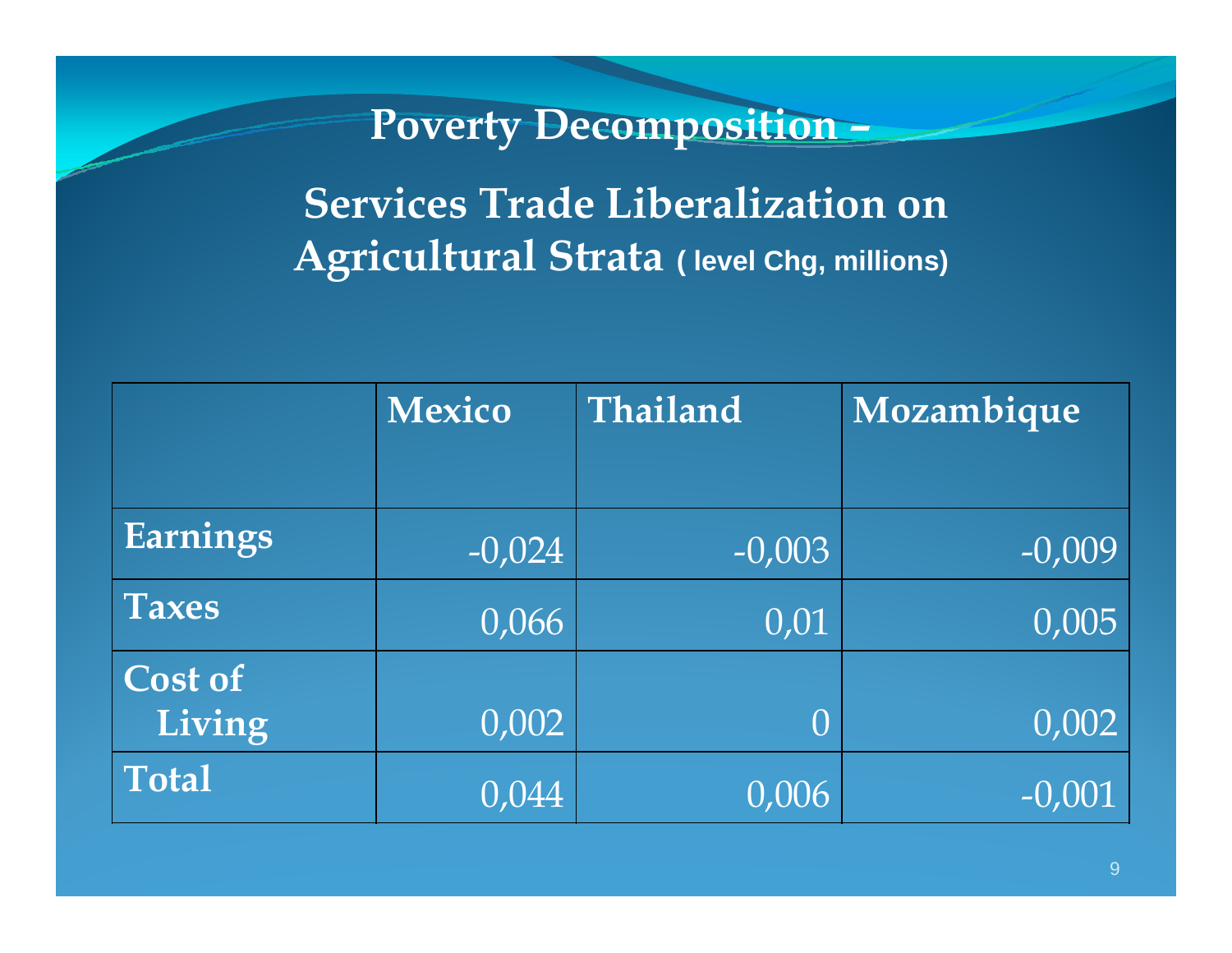### **Drivers of Poverty Change in Agricultural Trade Liberalization**

|                       | <b>Mexico</b> | Thailand | Mozambique |
|-----------------------|---------------|----------|------------|
| Land                  | $-11,282$     | 1,692    | 0,814      |
| <b>Ag-Unskilled</b>   | $-5,886$      | 0,892    | 0,431      |
| <b>Ag-Skilled</b>     | $-5,589$      | 0,78     | 0,349      |
| Nag-Unskilled         | $-0,258$      | 0,068    | $-0,01$    |
| Nag-Skilled           | $-0,158$      | $-0,003$ | $-0,049$   |
| <b>Wage-Unskilled</b> | $-0,805$      | 0,22     | 0,118      |
| <b>Wage Skilled</b>   | $-0,179$      | $-0,003$ | $-0,045$   |
| <b>Ag-Capital</b>     | $-4,933$      | 0,227    | 0,321      |
| Nag-Capital           | $-0,051$      | 0,004    | $-0,047$   |
| <b>Transfer</b>       | $-0,339$      | $-0,114$ | $-0,063$   |
| <b>Taxes</b>          | 0,173         | $-0,231$ | $-0,115$   |
| <b>Cost of Living</b> | $-0,813$      | $-0,712$ | $-0,231$   |

10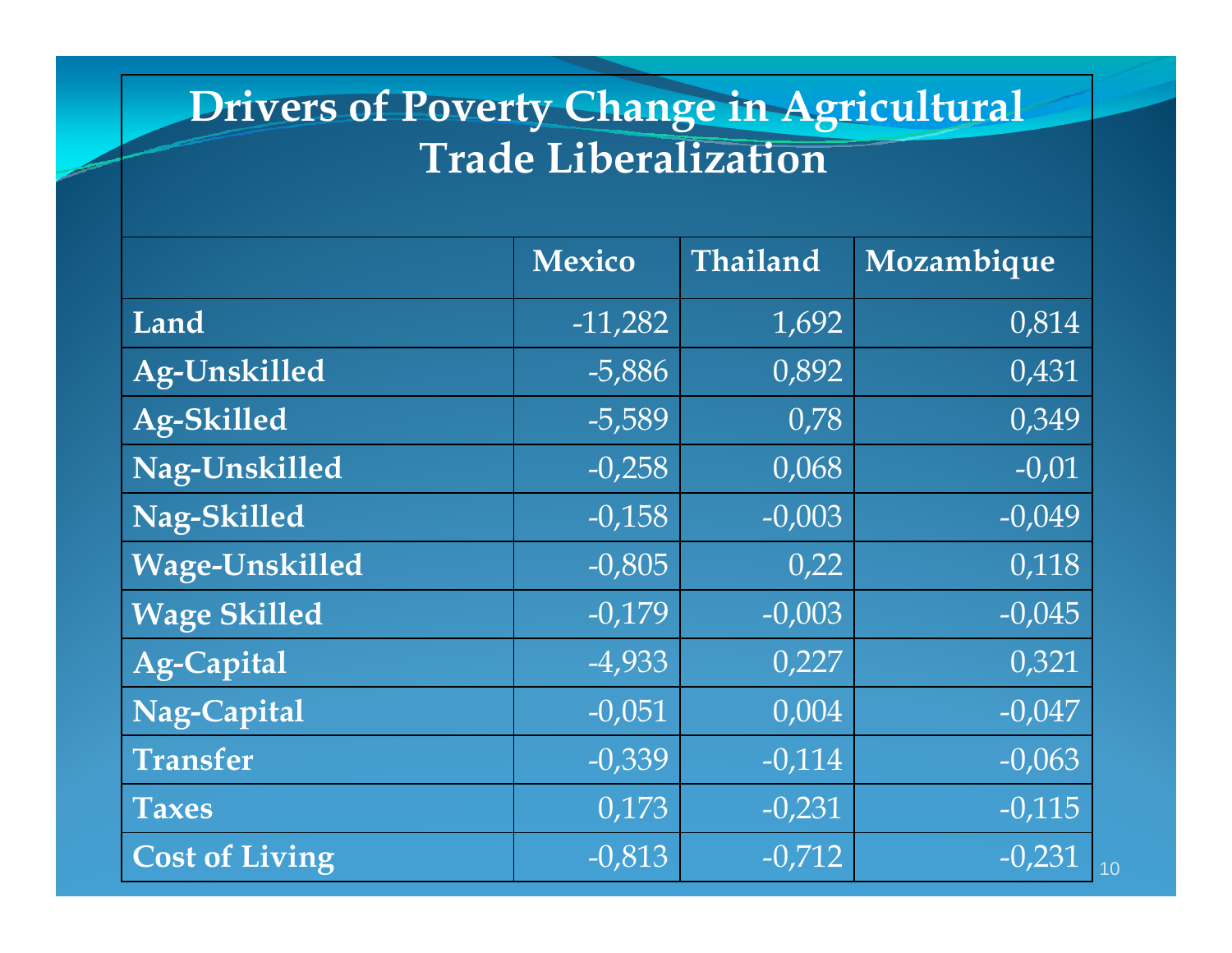### **Drivers of Poverty Change in Services Lib li ti Liberalization**

|                       | <b>Mexico</b> | Thailand | Mozambique |
|-----------------------|---------------|----------|------------|
| Land                  | $-6,975$      | $-4,033$ | $-3,35$    |
| <b>Ag-Unskilled</b>   | $-2,879$      | $-0,941$ | $-3,544$   |
| Ag-Skilled            | $-3,382$      | $-0,368$ | $-4,175$   |
| Nag-Unskilled         | 1,867         | 3,039    | $-3,807$   |
| Nag-Skilled           | 0,37          | 3,508    | $-4,993$   |
| <b>Wage-Unskilled</b> | 1,404         | 2,32     | $-3,731$   |
| <b>Wage Skilled</b>   | 0,355         | 3,506    | $-4,986$   |
| <b>Ag-Capital</b>     | $-1,894$      | $-0,697$ | $-3,834$   |
| Nag-Capital           | 3,597         | 3,552    | $-4,357$   |
| <b>Transfer</b>       | $-5,731$      | $-3,145$ | $-4,754$   |
| <b>Taxes</b>          | $-7,74$       | $-5,847$ | $-0,674$   |
| <b>Cost of Living</b> | $-5,468$      | $-3,429$ | $-4,41$    |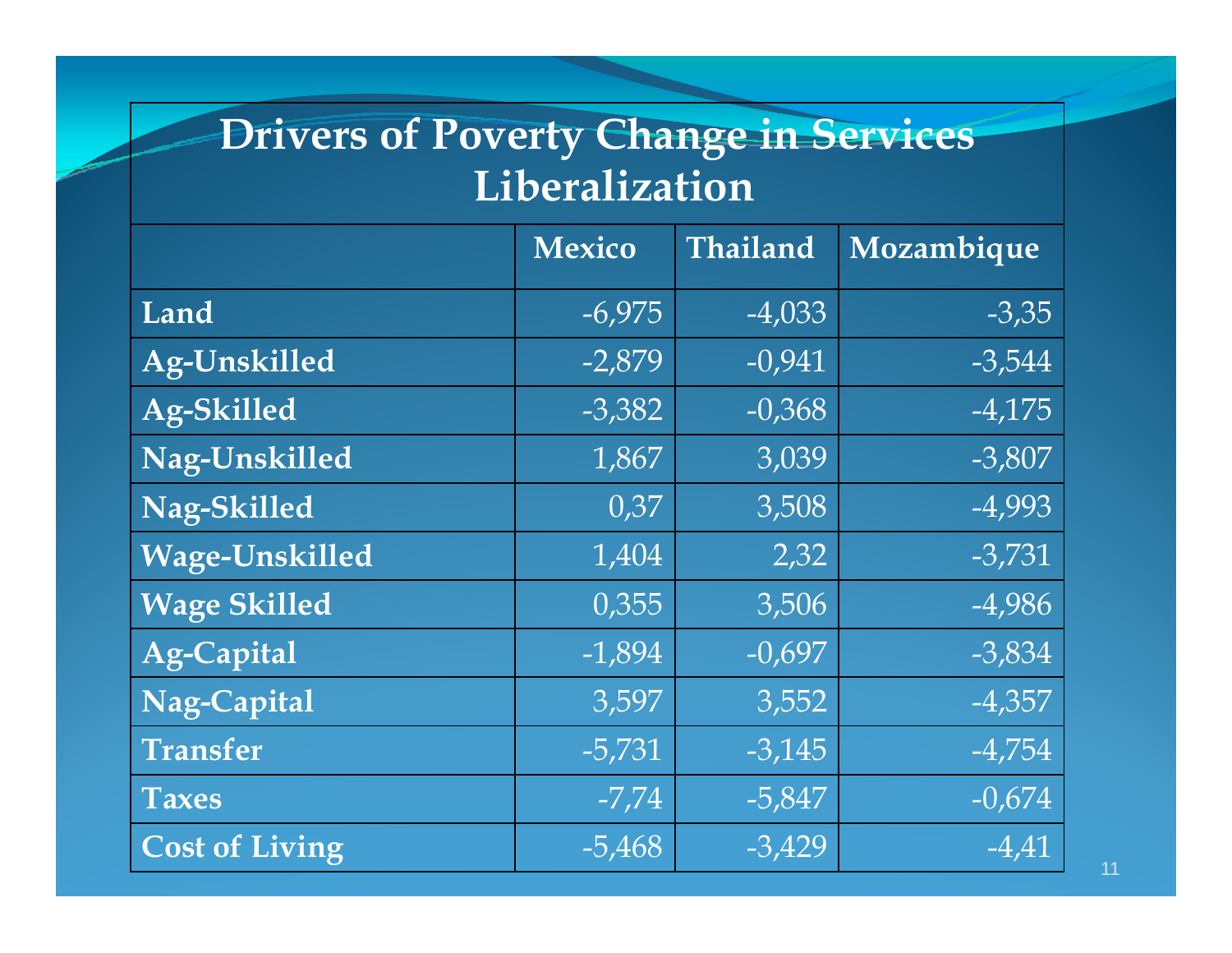### **Drivers of Poverty Change in Manufacturing T d Lib li ti Tra e Liberalization**

|                       | <b>Mexico</b> | Thailand | Mozambique |
|-----------------------|---------------|----------|------------|
| Land                  | $-2,816$      | $-2,774$ | $-1,704$   |
| <b>Ag-Unskilled</b>   | $-1,039$      | 1,375    | $-1,979$   |
| <b>Ag-Skilled</b>     | $-1,396$      | 0,813    | $-1,349$   |
| Nag-Unskilled         | 1,154         | 7,119    | $-2,236$   |
| Nag-Skilled           | 0,218         | 4,912    | $-0,896$   |
| <b>Wage-Unskilled</b> | 0,939         | 6,084    | $-2,161$   |
| <b>Wage Skilled</b>   | 0,212         | 4,911    | $-0,9$     |
| <b>Ag-Capital</b>     | $-1,103$      | 0,192    | $-1,797$   |
| Nag-Capital           | 1,207         | 7,249    | $-1,713$   |
| <b>Transfer</b>       | $-2,343$      | $-0,268$ | $-3,734$   |
| <b>Taxes</b>          | $-3,414$      | $-6,545$ | $-2,052$   |
| <b>Cost of Living</b> | $-1,791$      | $-0,467$ | $-3,307$   |